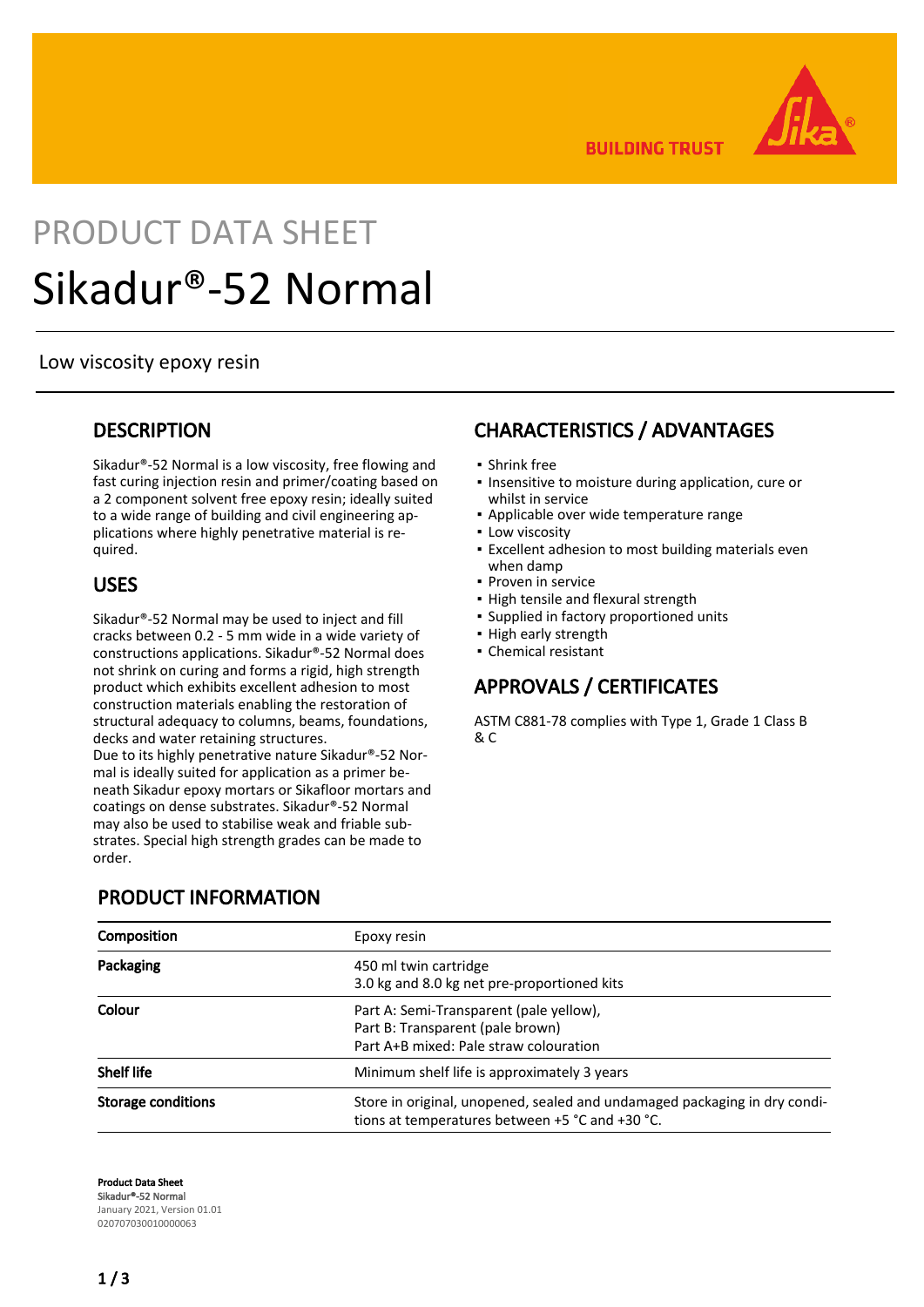| <b>Viscosity</b> | Temperature | Viscositv            |
|------------------|-------------|----------------------|
|                  | $+20 °C$    | $~^{\sim}$ 300 mPa.s |
|                  | $+35 °C$    | $^{\sim}$ 110 mPa.s  |
|                  |             |                      |

Note: 1 mPa.s = 1 centipoise (cps)

#### TECHNICAL INFORMATION

| <b>Compressive strength</b> |                                         | $+20 °C$          | (AS 1478.2) |
|-----------------------------|-----------------------------------------|-------------------|-------------|
|                             | 1 day                                   | $~^{\sim}$ 44 MPa |             |
|                             | 7 days                                  | $~\sim$ 54 MPa    |             |
| Tensile strength            | ~22 MPa (after 7 days at +20 $\circ$ C) |                   | (BS 6319)   |
| Tensile adhesion strength   |                                         | $+20 °C$          | (EN 1542)   |
|                             | Adhesion to concrete                    | $>3.5$ MPa        |             |
|                             | Adhesion to sandblasted<br>steel        | $^{\sim}$ 10 MPa  |             |
|                             |                                         |                   |             |

#### APPLICATION INFORMATION

| <b>Mixing ratio</b>     | $A : B = 2 : 1$ by weight and volume                                                                                |                      |  |
|-------------------------|---------------------------------------------------------------------------------------------------------------------|----------------------|--|
| Consumption             | 1.1 kg/m2 approx. per mm thickness<br>(dependent on surface profile, texture, temperature, porosity and<br>wastage) |                      |  |
| Ambient air temperature | +5 $\circ$ C to +30 $\circ$ C                                                                                       |                      |  |
| Substrate temperature   | +5 $\circ$ C to +30 $\circ$ C                                                                                       |                      |  |
| Pot Life                | Temperature                                                                                                         | Time                 |  |
|                         | 5°C                                                                                                                 | $\approx$ 70 minutes |  |
|                         | $20^{\circ}$ C                                                                                                      | $\approx$ 27 minutes |  |
|                         | $35^{\circ}$ C                                                                                                      | $\approx$ 16 minutes |  |

# BASIS OF PRODUCT DATA

All technical data stated in this Product Data Sheet are based on laboratory tests. Actual measured data may vary due to circumstances beyond our control.

# IMPORTANT CONSIDERATIONS

- If the Part A shows signs of crystallisation, before application place the Sikadur®-52 Normal cartridge or container in warm water (heated to  $60^{\circ}$ C) for at least one hour.
- Do not apply to surfaces with standing water or to water saturated cracks.
- **For optimum penetration and adhesion substrates** should be dry.
- Maximum moisture content of the substrate 10%.
- Do not part mix containers to avoid mix ratio errrors.
- Do not dilute the product with solvent as this will af-▪ fect both the cure and in-service performance.
- Constant in-service temperatures >70°C may affect the performance of the product.
- Maximum application thickness 5mm.
- Not suitable for injection into cracks less than 0.2

mm or greater than 5mm wide. Unless injected under pressure in which case cracks down to 0.15mm are possible.

- Maximum permissible substrate temperature 30°C.
- Minimum age of new concrete 3 to 6 weeks, depend-▪ ing on thickness.
- Do not apply Sikadur®-52 Normal to substrates lower than 5°C. ▪
- The temperature at which the Sikadur®-52 Normal is stored during the 24 hours before it is mixed will govern its potlife when mixed.
- Compressive strengths etc. of epoxy resins must be qualified by the testing method eg. Test Standard or size of specimen under test and the rate at which the test piece is loaded while under test, as these factors will affect the result. Faster loading rates will generally give higher ultimate loads and vice versa. Also, a specimen at lower temperature will show higher strengths and vice versa. ▪

Product Data Sheet Sikadur®-52 Normal January 2021, Version 01.01 020707030010000063



**BUILDING TRUST**